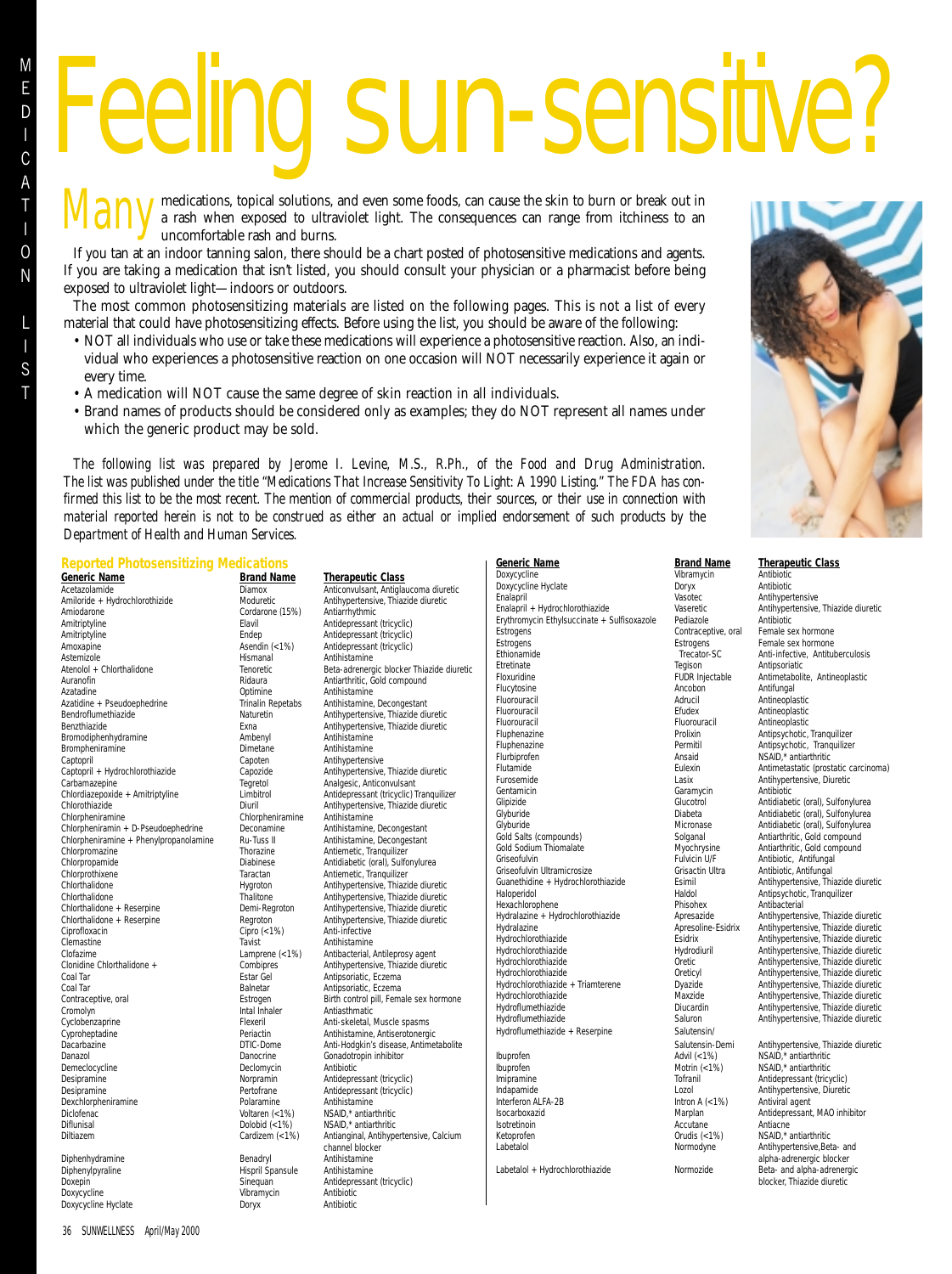### **Generic Name Brand Name Therapeutic Class** Thiazide diuretic

Lovastatin Mevacor Anticholesterol Meperidine + Promethiazine Mepergan Mesoridazine Mepergan Mesoridazine analgesic analygesische Mesorida<br>
Mesoridazine analgesische Serentil Methacycline Methazolamide Neptazane Antiglaucoma Methdilazine Tacaryl Antihistamine, Antipruritic<br>Methdilazine Tacaryl Antihistamine, Antipruritic<br>Methotrexate Foley Antimetabolite Antiproviation " " Methotrexate Antimetabolite, Antipsoriatic " " Mexate & Mexate-AQ Antimetabolite, Antipsoriatic Minocycline Minocin Antibiotic Minoxidol Christian (Christian Minoxidol Rogaine Hair growth stimulator<br>
Minoxidol Cesamet Antienetic, Antinausea Nabilone Cesamet Antiemetic, Antinausea<br>Nadolol + Bendroflumethiazide Corzide Antihypertensive. Beta blocker Nalidixic Acid NegGram Antimicrobial Naprosyn Anaprox NSAID,\* antiarthritic " " Naproxen NSAID,\* antiarthritic Nifedipine **Adalat** Adalat Antianginal, Antihypertensive,

channel blocker<br>Norfloxacin

Phenylpropanolamine + Chlorpheniramine Ornade Spansule Antihistamine, Decongestant Phenylpropanolamine + Pheniramine + Pyrilamine Triaminic TR<br>Phenylpropanolamine + Pheniramine + Pyrilamine Triaminic TR<br>Dilantin Phenytoin Dilantin Anticonvulsant<br>
Piroxicam Piroxicam Eeldene NSAID antiart Piroxicam Feldene NSAID,\* antiarthritic Polythiazide Renese Antihypertensive, Thiazide diuretic Prochlorperazine Compaz<br>Promethazine Phenerg<br>Propranolol + Hydrochlorothiazide Inderide Propranolol + Hydrochlorothiazide Inderide Beta-adrenergic blocker, Thiazide diuretic<br>Protriptyline Vivactil Antidepressant (tricyclic) Protriptyline Vivactil Antidepressant (tricyclic) Pyrazinamide Pyrazinamide Anti-infective, Antituberculosis Quinethazone Hydromox Antihypertensive, Diuretic Quinidine Gluconate Quinaglute Dura-Tabs Antiarrhythmic a " " Quinora Antiarrhythmic" (2011)<br>Cuinora - Cuinamm Antiprotozoal Rauwolfia + Serpentina + Bendroflumethiazide Rauzide Antihypertensive, Thiazide diuretic Reserpine + Hydrochlorothiazide Hydropres<br>
" Serpasil-Esidrix Reserpine + Hydralazine +<br>Hydrochlorothiazide Hydrochlorothiazide Ser-Ap-Es Antihypertensive, Thiazide diuretic<br>Selegiline Selegiline Selegiline Eldepryl Anti-Parkinsonism, MAO inhibitor Spironolactone + Hydrochlorothiazide Aldactazide Antihyper<br>Sulfacytine Renoquid Antihiotic Sulfacytine **Communists** Renoquid Antibiotic Antibiotic Sulfacytine + Pyrimethamine **Renormalists** Renormalists Antiprotozoal Sulfadoxine + Pyrimethamine Fansidar Antimalarial, Antiprotozoal Sulfamethizole + Phenazopyridine Thiosulfil-A Urinary analysis of the Thiosulfil-A Urinary analysis of the Thiosulfil-A Urinary analysis of the Cantanol Sulfamethoxazole Cantanol Gantanol Antibiotic Cantanol Antibiotic Cantanol Antibiotic Urinary analgesic<br>Sulfamethoxazole + Phenazopyridine Azo Gantanol Antibiotic, Urinary analgesic Sulfamethoxazole + Phenazopyridine Azo Gantanol<br>Sulfapyridine (Generic only) Sulfapyridine **Sulfapyridine** (Generic only) Dermatitis herpetiformis suppressant<br>
Sulfasalazine **Dermatitis herbetiformis suppressant** Sulfinpyrazone Anturane Antigout agent, Antihyperuricemic Sulfasoxazole Gantrisin Antibiotic Contrastingly Antibiotic Control of Sulfasoxazole Phenazopyridine Azo Gantrisin Antibiotic Urinary analgesic Sulfasoxazole + Phenazopyridine Sulfone Dapsone Antileprosy, Antimalarial Sunlindac Clinoril (<1%) NSAID,\* antiarthritic Terfenadine Seldane Antihistamine Tetracycline and the method of the Antibiotic Antibiotic Antibiotic Method of Sumvcing Antibiotic Antibiotic Method Sumvcing Antibiotic Method Sumvcing Antibiotic Method Sumvcing Antibiotic Method Sumvcing Antibiotic Metho " " Sumycin Antibiotic Summer Summer Summer Summer Summer Summer Summer Summer Summer Summer Summer Summer Summer Summer Summer Summer Summer Summer Summer Summer Summer Summer Summer Summer Summer Summer Summer Summer Sum Thiothixene Navane Antipsychotic, Tranquilizer Timolol + Hydrochlorothiazide Timolide Beta-adrenergic blocker, Thiazide diuretic Tolazamide Tolinase Antidiabetic (oral), Sulfonylurea

Tretinoin Communication (Tretin-Antiacne (topical)<br>Triamterene Communication (Triamterene Antihypertensive Trifluoperazine Stelazine Antipsychotic, Tranquilizer Triflupromazine Triflupromazine Contract the Vesprin Antiemetic, Antipsychotic<br>
Trimeprazine Trimeprazine Trimeprazine Temaril Antipsychotic, Tranquilize Trimethoprim Trimpex Antibiotic Trimethoprim + Sulfamethoxazole Bactrin<br>
Septra " " Septra Antibiotic

Norfloxacin Noroxin Antibacterial Oxytetracycline Terramy<br>
Perphenazine Terramy<br>
Trilafon Quindex Extentabs<br>Quinora Tripelennamine PBZ<br>Triprolidine Passachusettsmistamine Actidii Triprolidine + Pseudoephedrine Visblastine Velban Antieoplastic

Trandate HCT **Beta-** and alpha-adrenergic blocker, Lisinopril + Hydrochlorothiazide Prinzide Antihypertensive, Thiazide diuretic<br>
Testoretic Antihypertensive, Thiazide diuretic<br>
Antihypertensive, Thiazide diuretic " " Zestoretic Antihypertensive, Thiazide diuretic Antidepressant<br>Narcotic analgesic Serentil **Antipsychotic, Tranquilizer**<br>
Rondomycin **Antibiotic** Methotrexate Folex Antimetabolite, Antipsoriatic Antihypertensive, Thiazide diuretic " " Enduron Antihypertensive, Thiazide diuretic Methyclothiazide + Deserpidine Enduronyl Antihypertensive, Thiazide diuretic Methyclothiazide + Reserpine Diutensen-R Antihypertensive, Thiazide diuretic Methyldopa + Hydrochlorothiazide Aldoril Antihypertensive, Thiazide diuretic<br>Methyldopa + Chlorothiazide Aldoclor Metolazone Diulo Antihypertensive, Thiazide diuretic " " Mykrox Antihypertensive, Thiazide diuretic " " Zaroxolyn Antihypertensive, Thiazide diuretic Beta-adrenergic blocker, Thiazide diuretic Antihypertensive, Beta-adrenergic

> Calcium channel blocker Procardia Mantianginal, Antihypertensive, Calcium Pamelor **Antidepressant (tricyclic)**<br>Terramycin **Antibiotic**

Perphenazine **Trilafon** Trilafon Antipsychotic, Tranquilizer<br>Perphenazine + Amitriptyline **Trilafon** Etrafon Antidepressant (tricyclic) T Perphenazine + Amitriptyline Etrafon Antidepressant (tricyclic) Tranquilizer " " Triavil Antidepressant (tricyclic) Tranquilizer Phenylbutazone Butazolidin NSAID,\*antiarthritic Processes antihypertensive, Thiazide diuretic<br>
Compazine Antihypertensive, Thiazide diuretic<br>
Antinausea, Anti-vomiting niman<br>
Compazine Antinausea, Anti-vomiting<br>
Phenergan Antihistamine Antiprotozoal

> Antihypertensive, Thiazide diuretic<br>Antihypertensive, Thiazide diuretic Antihypertensive, Thiazide diuretic

Eldepryl Film Anti-Parkinsonism, MAO inhibitor<br>Aldactazide Anti-Parkinsonism, MAO inhibitor Bowel anti-inflammatory Antipsychotic, Tranquilizer Tolbutamide Orinase Antidiabetic (oral), Sulfonylurea Antihypertensive Diuretic Temaril Antipsychotic, Tranquilizer<br>Trimpex Antibiotic Surmontil Antidepressant (tricyclic)<br>PBZ Antihistamine Actidil Antihistamine<br>Triproditional Antihistamine, Decongestant

### **Photosensitizing Foods And Medica**

Researchers, including Dr. Richard Childers, a dermatologist at the University of Florida, and Dr. Edward Emmett, of Johns Hopkins University, compiled this list of drugs, foods and other substances which could make your skin super sensitive to ultraviolet light. Should you be taking any of the following, a doctor's release is necessary before you begin tanning with an indoor tanning system. After the doctor's release is complete and you have begun the tanning process, should there be any negative reactions experienced, PLEASE notify the receptionist immediately.

Acridine Preparations (slight) Agave Lechuguilla (amarylis) Agrimony 9-Aminoacridine Aminobenzoic Acid Anesthetica (procaine group) Angelica Anthracene Antimalarials Aresenicals Barbiturates Bavachi (corylifolia) Benzene Benzopyrine Bergamot (perfume) Bithional (Actamer, Lorothidol) Bulosemide (Jadit) Bromchlorsalicylanilide 4-Butyl-4-Chlorosalicylanilide Carbinoxamine D-Form (Twiston R-A) Carbutamide (Nadisan) Carrots, wild Celery Chlorophyll Citrus fruits Clover Demeclocycline Declomycin Demethylchlortetracycline Dibenzopyran derivatives Dicyanine-A Digalloyl trioleate sunscreen Dill Diphenhydramine hydrochloride Eosin (slight) Estrone Fennel Fluorescein dyes

Glyceryl P-Aminobenzoate Grass (meadow) Hematoporphyrin Hexachlorophene (rare) Imipramine HCI (Tofranil) Isothipencyl (Theruhistin) Isothipendyl Lady's Thumb (tea) Lantinin Meclothiazide (Enduron) Mepazine (Pacatal) 9-Mercaptopurine Methotrimeprazine (Levoprome) Methoxsalen (Meloxine, Oxsoralen) 5-Methoxypsoralen 8-Methoxypsoralen Monoglycerol para-aminobenzoate Mustards Nalidixic Acid Naphthalene Nortriptyline (Aventyl) Para-Dimethylaminoazobenzene Paraphenylenediamine Parsley Parsnips Penicillin derivitives Perioline Perphenazine (Trilafon) **Phenanthrene** Phenazine Dyes Phenolic compounds Phenothiazines (dyes, methylene blue) Phenoxazines Phenylbutazone (Butazolidin) Pitch and Pitch fumes **Porphyrins** Prochlorperazine Promazine Hydrochloride

Profriptyline Pyrathiazine Hydrochloride Pyridine Rose Bengal perfume Rue Salicylanilides **Salicylates** Silver Salts Smartweed (tea) Stilbamindine Isethionate Sulfacetamide Sulfadimethoxine Sulfaguanidine Sulfanilamide (slight) Sulfamerazine Sulfamethazine **Sulfapyridine** Sulfathiazole Sulfonamides Sulfaisomidine (Elkosin) Sulfonylureas (Antidiabetics) Tetrachlorsalicylanilide Thiazides (Diuril, Hydrodiuril) Thiopropazate Dihydrochloride Toluene Tribromosalicylanilide (TBS) Trichlormethiazide (Metahydrin) **Tridione** Triethylene Melamine (TEM) Triflupromazine Hydrochloride (Vesprin) Trimeprazine Tartrate (Temaril) Trimethadione (Tridione) Tripyrathiazine Vanilla Oils Water Ash Xylene Yarrow

### **Other Photosensitizing Agents**

5-Fluorouracil

| <b>Classification Or Use</b><br>Antifungals                                                | Agent<br>Fentichlor, Jadit, Multifungin                                                                                                                                     |  |
|--------------------------------------------------------------------------------------------|-----------------------------------------------------------------------------------------------------------------------------------------------------------------------------|--|
| Antimicrobials, antiseptics                                                                | Bithionol, Chlorhexidine, Hexachlorophene                                                                                                                                   |  |
| Artificial sweeteners                                                                      | Calcium cyclamate, Cyclamates, Sodium cyclohexyl-sulfamate                                                                                                                  |  |
| Coal tar and coal tar derivatives for psoriasis<br>and chronic eczema and in hair shampoos | Anthracene, Many phenolic agents, Naphthalene,<br>Phenanthrene, Pitch, Thiophene                                                                                            |  |
| <b>Cosmetics and Dyes</b>                                                                  | Acridine, Eosine, Erythrocine, Fluorescein,<br>Methylene blue, Methyl violet, Orange red,<br>Paraphenylenediamine, Rose bengal,<br>Toluidine blue, Trypaflavin, Trypan blue |  |
| Deodorant and bacteriostatic agents in soaps                                               | Halogenated carbanilides, Halogenated phenols,<br>Halogenated salicylanilides                                                                                               |  |
| Fluorescent brightening agent<br>for cellulose, nylon or wool fibers                       | Blankophor                                                                                                                                                                  |  |
| Melanogenics (furocoumarins)                                                               | Methoxyposoralens, Petroleum products, Psoralen                                                                                                                             |  |
| Perfumes and toilet articles<br>(essential oils)                                           | Ethereal Oils, Musk Ambrette, Oil of Bergamot,<br>Oil of Cedar, Oil of Citron, Oil of Lavender,<br>Oil of Lemon, Oil of Lime, Oil of Rosemary,<br>Oil of Sandalwood         |  |
| Perfumes, flavoring, spices                                                                | Rutaceae (plant), Umbelliferae (plant)                                                                                                                                      |  |
| Tattoos                                                                                    | Cadmium sulfide                                                                                                                                                             |  |

### **Products**

Eos Ery

A few products also are known to make the skin more sensitive to UV light, such as Halogenated Salicylanilides and related compounds used as antibacterial agents in first-aid creams, acne preparations and deodorant soaps. Perfumes and colognes containing furocoumarins, compounds from natural products such as plants and fruits,<br>have natural oils that can sensitize the skin to sunlight. Musk Ambrette is used in some aftershaves and colognes and also has been found to cause skin reaction to UV light.

Some make-up products contain the following dyes, which can cause a reaction under UV light, another reason to make sure skin is clean before tanning. Certain food products also contain the following dyes.

| Acridine                  | Fluorescin                     | <b>Toluidine Blue</b> |
|---------------------------|--------------------------------|-----------------------|
| Anthracene                | Methylene Blue, Violet, Orange | Trypaflavin           |
| Cadmium Sulfide           | and Red                        | <b>Trypan Blue</b>    |
| Eosin (found in lipstick) | Neutral Red                    |                       |
| Erythrosin                | Rose Bengal                    |                       |

### **Sunscreens With A Reported Photosensitizing Ingredient**

SUNWELLNESS April/May 2000 37 6-Acetoxy-2, 4-dimethyl-m-dioxane (preservative in sunscreen) Benzophenones (Aramis, Clinique and others)<br>Cinnamates (Aramis, Estee Lauder and others) Cinnamates (Aramis, Estee Lauder and others)<br>
Oxybenzone (Eclipse, PreSun and others) (Eclipse, PreSun and others) Paba esters (Eclipse, Block Out, Sea & Ski and others) Para-aminobenzoic acid (PABA-Pabagel, Pabanol, PreSun and others)